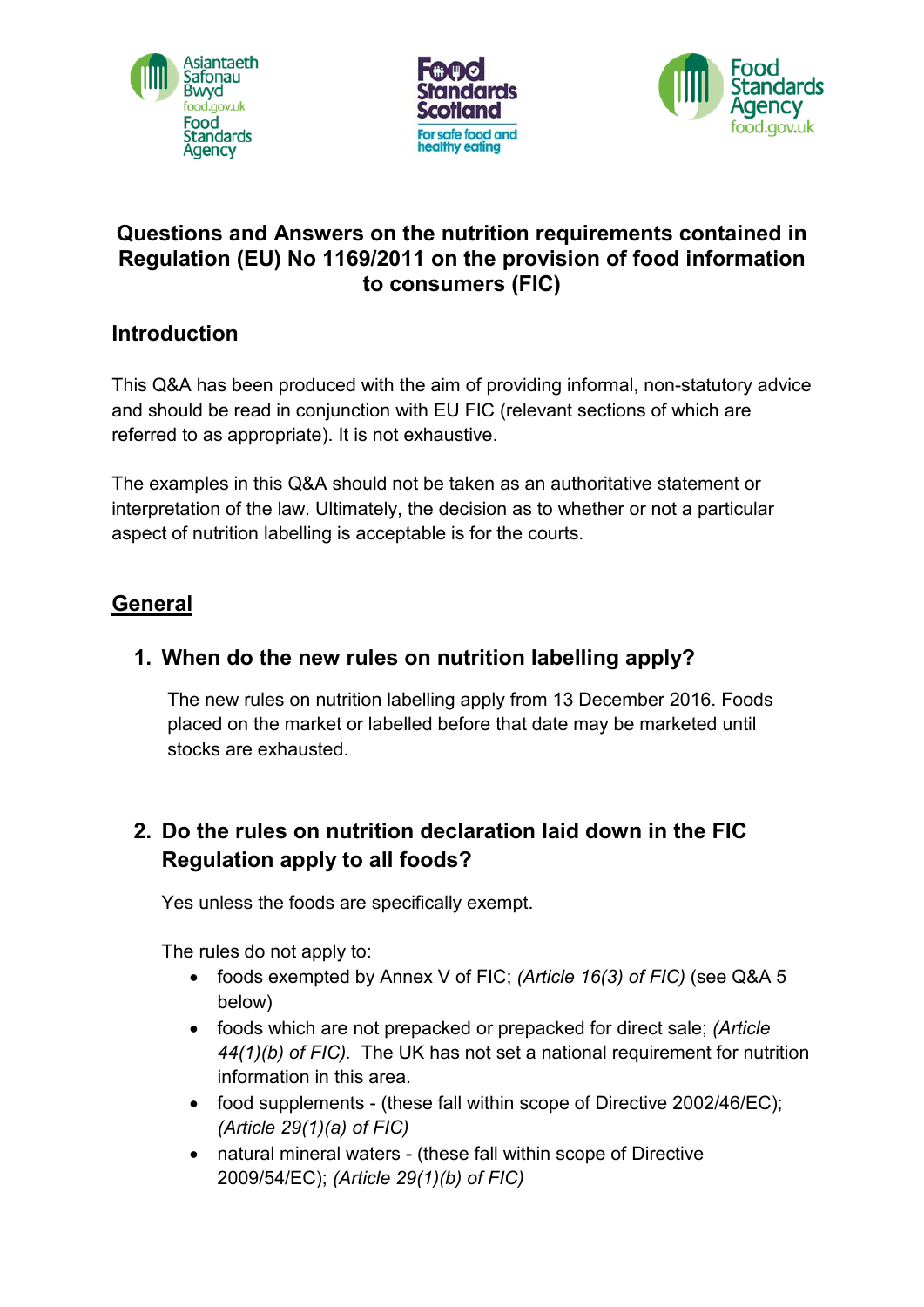• beverages containing more than 1.2% by volume of alcohol; (*Article 16(4) of FIC*).

In addition, the nutrition labelling rules in FIC apply without prejudice to Foods for Specific Groups (FSG), regulated by Regulation (EU) No 619/2013 and its delegated acts. So while FIC applies to Foods for Specific Groups, there may be specific requirements in the FSG regulations that take precedence over FIC for example foods for special medical purposes.

## **3. Does the nutrition information have to be presented in a certain format? Do I have to reduce sales/advertising information to comply?**

Article 34(2) of FIC says that nutrition information shall be presented if space permits in tabular format with the numbers aligned. Where space does not permit, the declaration shall appear in linear format. However the regulation states that voluntary food information (e.g. advertising) shall not be displayed to the detriment of the space available for mandatory food information (Article 37 FIC).

## **4. Do salt and sodium need to be declared on the label? If the product contains no added salt can I make a claim?**

The term "salt" must be used since it is more readily understood by consumers than "sodium". The amount of salt in a product is calculated by determining the total sodium in a product (naturally occurring, and that deriving from salt and other additives) and multiplying by 2.5. The statement indicating that the salt content is exclusively due to the presence of naturally occurring sodium can appear in close proximity to the nutrition labelling on foods to which salt was not added, such as milk, vegetables, meat and fish. Where salt has been added during processing, or as the result of the addition of ingredients that contain salt, e.g. ham, cheese, olives, anchovies etc., the statement could not be used.

## **5. Do I have to take samples for laboratory analysis to produce nutrition declarations?**

Under FIC, energy and nutrient content should be labelled as the 'average value', which means the value that best represents the amount of the nutrient which a given food contains, and allows for natural variability of foodstuffs, seasonal variability, patterns of consumption and other factors which may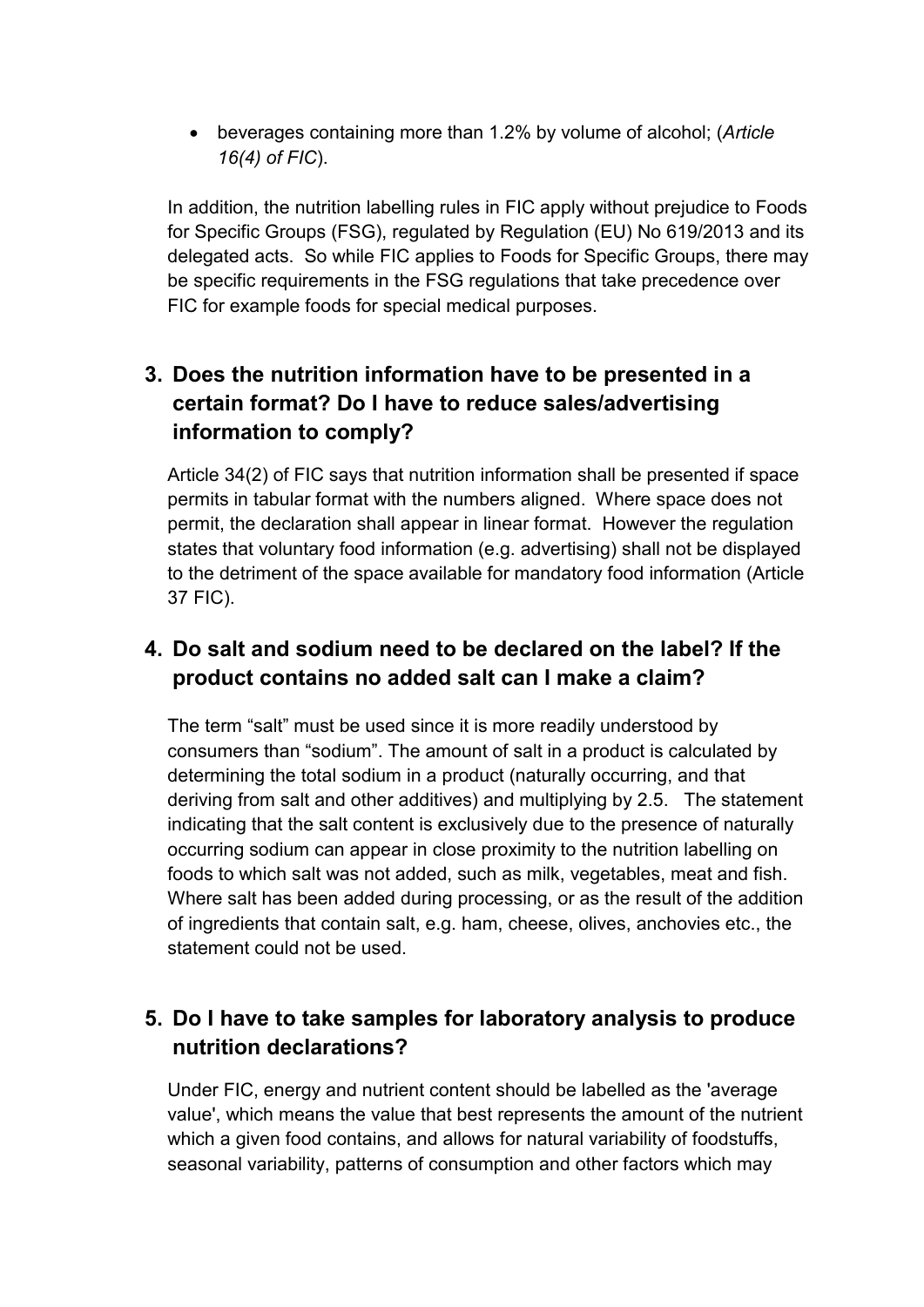cause the actual value to vary. The declared values shall, according to the individual case, be average values based on:

a) the manufacturer's analysis of the food;

b) a calculation from the known or actual average values of the ingredients used;

c) a calculation from generally established and accepted data.

The need for laboratory analysis will depend on the recipe being followed accurately, complexity of the production process (e.g. product losses during cooking) and the nature of the ingredients used to make the food. To support nutrition declarations based on calculations from known values or generally accepted data, manufacturers should keep records to show how the nutrition calculations have been applied. It is recommended that manufacturers discuss their plans for determining nutrition information with their Local Authority.

If using laboratory analysis, the chosen laboratory will be able to advise on precise sampling requirements which will consider sampling within a given production batch and across other batches to achieve a reliable nutrition profile.

# **6. What prepacked foods listed in Annex V are exempt from mandatory nutrition labelling?**

Foods which are exempted from mandatory nutrition labelling, except when a nutrition or a health claim is made are listed in Annex V of FIC:

1. Unprocessed products that comprise a single ingredient or category of ingredients;

2. Processed products which the only processing they have been subjected to is maturing and that comprise a single ingredient or category of ingredients;

3. Waters intended for human consumption, including those where the only added ingredients are carbon dioxide and/or flavourings;

- 4. A herb, a spice or mixtures thereof;
- 5. Salt and salt substitutes;
- 6. Table top sweeteners;

7. Coffee extracts and chicory extracts, whole or milled coffee beans and whole or milled decaffeinated coffee beans;

8. Herbal and fruit infusions, tea, decaffeinated tea, instant or soluble tea or tea extract, decaffeinated instant or soluble tea or tea extract, which do not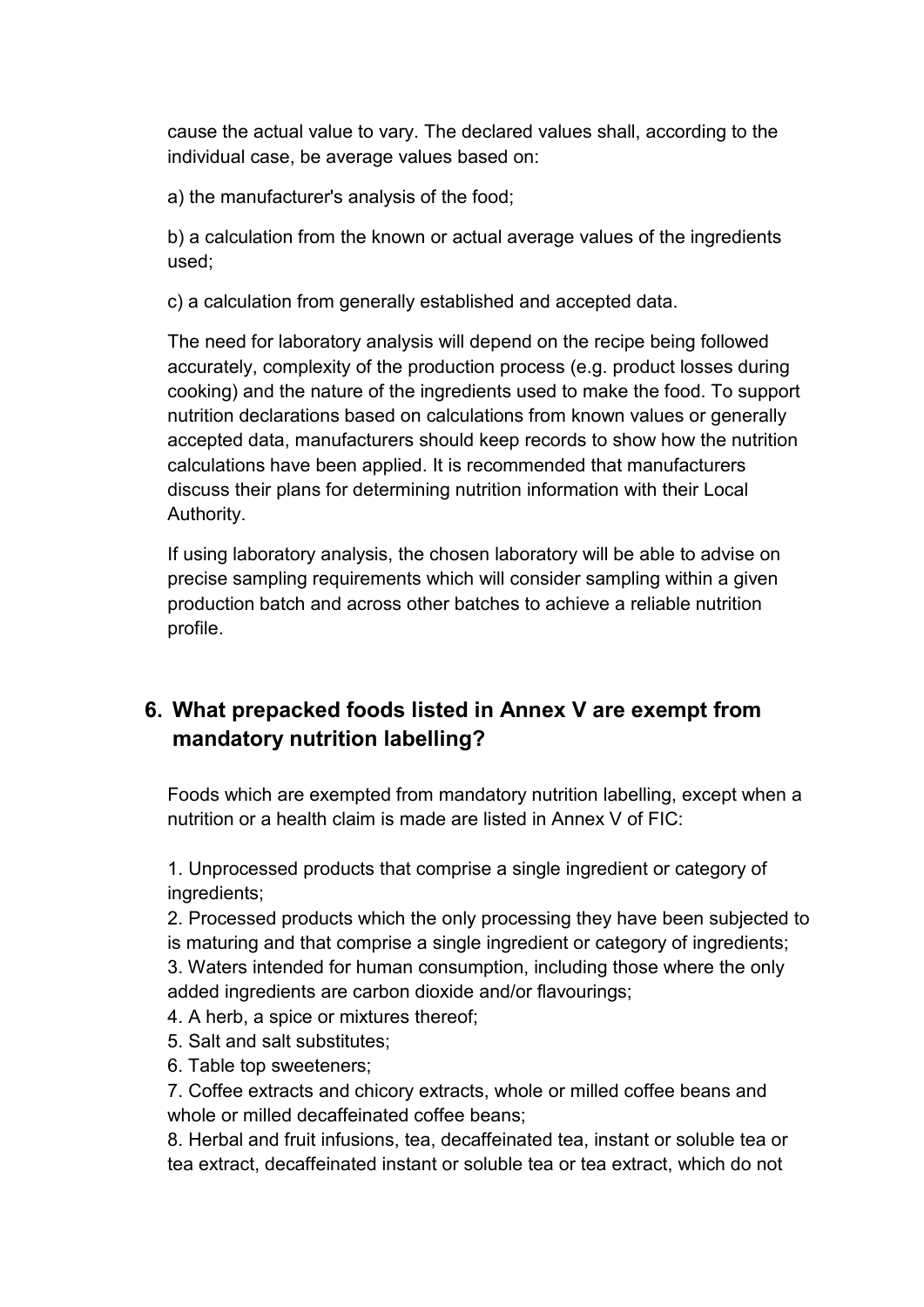contain other added ingredients than flavourings which do not modify the nutritional value of the tea;

9. Fermented vinegars and substitutes for vinegar, including those where the only added ingredients are flavourings;

- 10. Flavourings;
- 11. Food additives;
- 12. Processing aids;
- 13. Food enzymes;
- 14. Gelatine;
- 15. Jam setting compounds;
- 16. Yeast;
- 17. Chewing-gums;

18. Food in packaging or containers the largest surface of which has an area of less than 25 cm²;

19. Food, including handcrafted food, directly supplied by the manufacturer of small quantities of products to the final consumer or to local retail establishments directly supplying the final consumer.

# **Questions 7– 13 - Annex V, Exemption 19 –** *Food directly supplied by manufacturer of small quantities of products to the final consumer or to local retail establishments directly supplying the final consumer*

## **7. How does the exemption work?**

Prepacked food from manufacturers meeting the definition of a micro business, supplied direct to the consumer (including distance sales, e.g. internet sales), need not have nutrition labelling under this exemption.

Prepacked food from those micro businesses supplied to the consumer via a third party, if this third party is a local retail establishment supplying direct to the consumer, need not have nutrition labelling under this exemption.

## **8. What is a manufacturer of "small quantities"**

To assist with determining this question the UK relies on the EU definition contained in Commission Recommendation 361/2003 which defines a micro business as a business with:

• Less than 10 full time equivalent employees **and**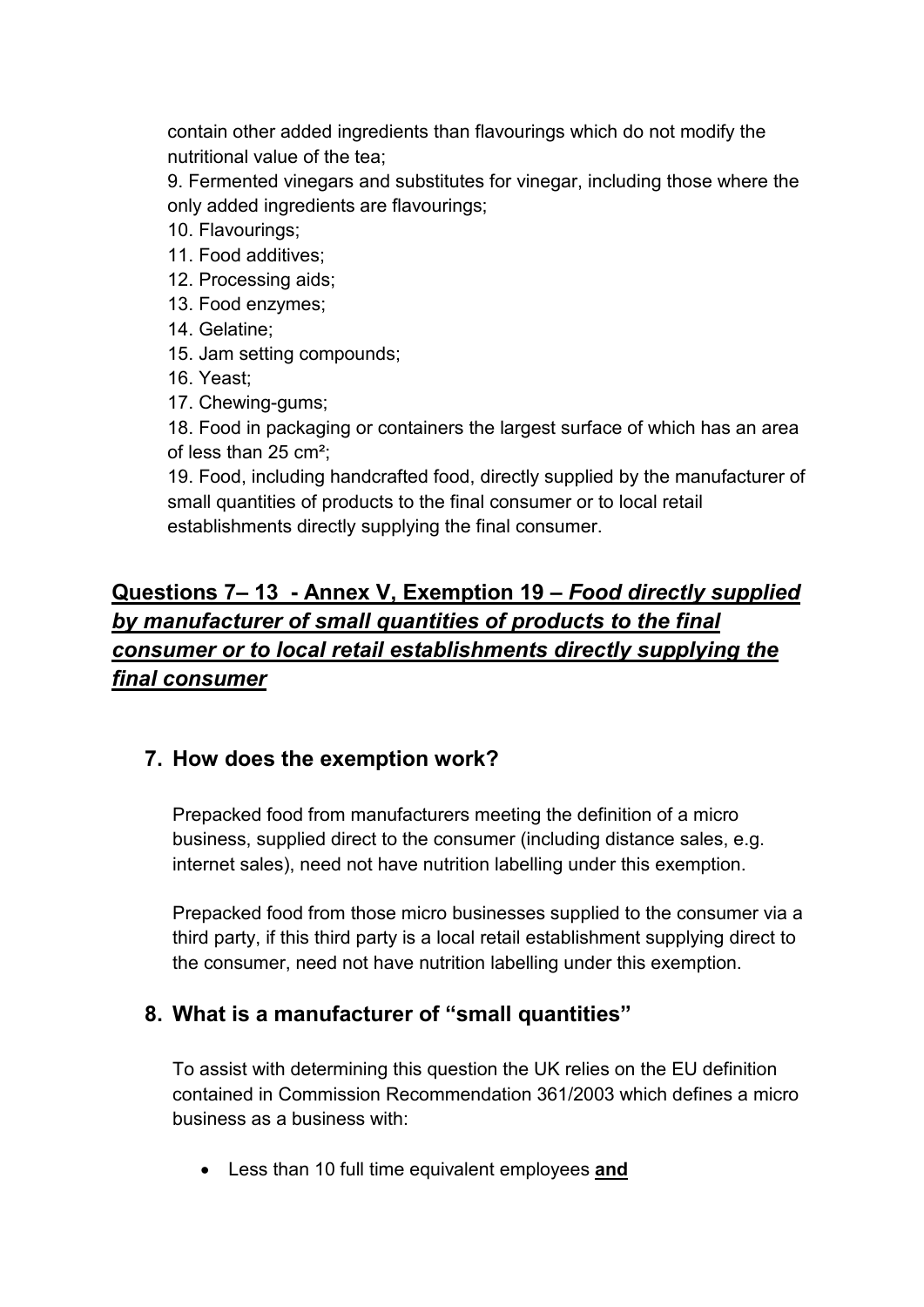• Turnover **or** a balance sheet total of less than €2m (or equivalent in sterling).

#### **9. What does 'full time equivalent' mean?**

The staff criterion covers full-time, part-time, temporary and seasonal staff. Apprentices or students and employees on maternity or parental leave should not be included in the staff headcount.

## **10.What is the difference between annual turnover and annual balance sheet?**

Annual turnover is determined by calculating the income that an enterprise received during the year in question from the sale of products and provision of services falling within the company's ordinary activities, after deducting any rebates. Turnover should not include value added tax (VAT) or other indirect taxes.

The annual balance sheet total refers to the value of a company's net assets (e.g. fixed or current assets) less the liabilities of the company.

## **11. What happens if I go above the micro business threshold during the course of the reference year?**

If a business exceeds the headcount or financial limit for micro business status during the course of the reference year, this will not affect its situation and it will retain the micro status with which it began the accounting year. However the business will lose the micro status if it goes above the quota for two consecutive accounting periods.

#### **12.What is 'local'?**

 The definition of "local" is contained in the local authority approvals guidance.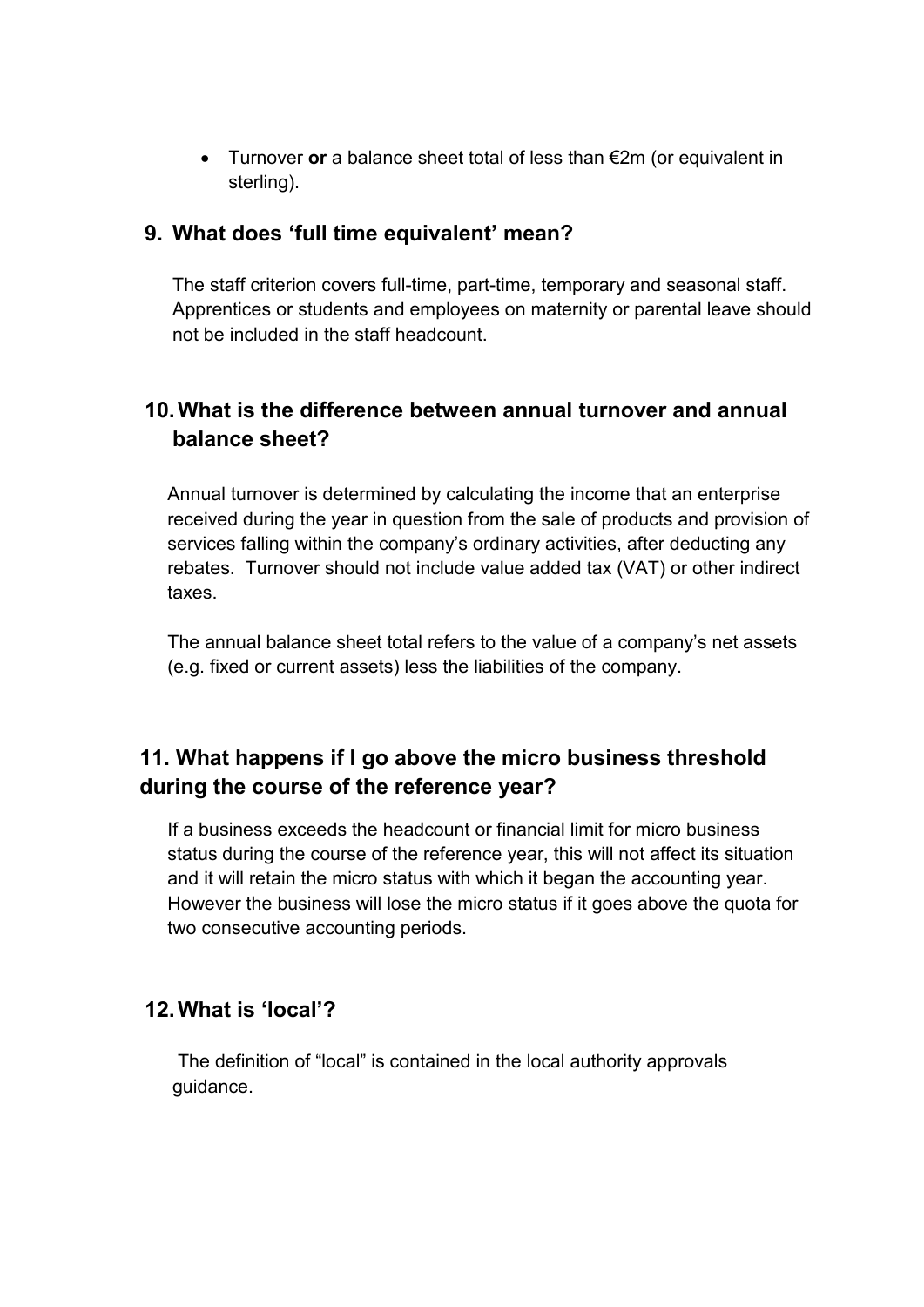In that guidance "local" is "within the supplying establishment's own county plus the greater of either the neighbouring county or counties or 30 miles/50 kilometres from the boundary of the supplying establishment's county". In NI, this may include neighbouring counties of Northern Ireland and the Republic of Ireland.

# **13.Does a manufacturer have to meet the micro business requirements (less than 10 employees and turnover/balance sheet of less than €2m million) and supply locally to avail of the point 19 exemption?**

There are two requirements that must be met in order to avail of point 19 exemption:

- 1. The manufacturer must firstly meet the definition of a micro business. The definition is comprised of two parts:
	- Less than 10 full time equivalent employees **and**
	- Turnover **or** a balance sheet total of less than €2m (or equivalent in sterling).
- 2. The manufacturer then must either supply the product directly to the final consumer or if it is via a  $3<sup>rd</sup>$  party, such as a retail establishment that 3rd party must be a **'local'** (i.e. meets the definition of local outlined in Q&A 12) retail establishment which then directly supplies to the final consumer.

## **Scenarios**

**14.I am a food manufacturer that meets the requirements of a micro business and I also supply all my products locally apart from one prepacked product that I supply to a business which falls outside the definition of 'local'? Can I just provide nutrition labelling for that one particular product?**

Yes in this scenario the one product would be required to have nutrition information. The exemption applies to the 'food' not the business.

**15.I own a bakery that has a manufacturing site and I also own 2 small retail shops. Should the whole business i.e. the**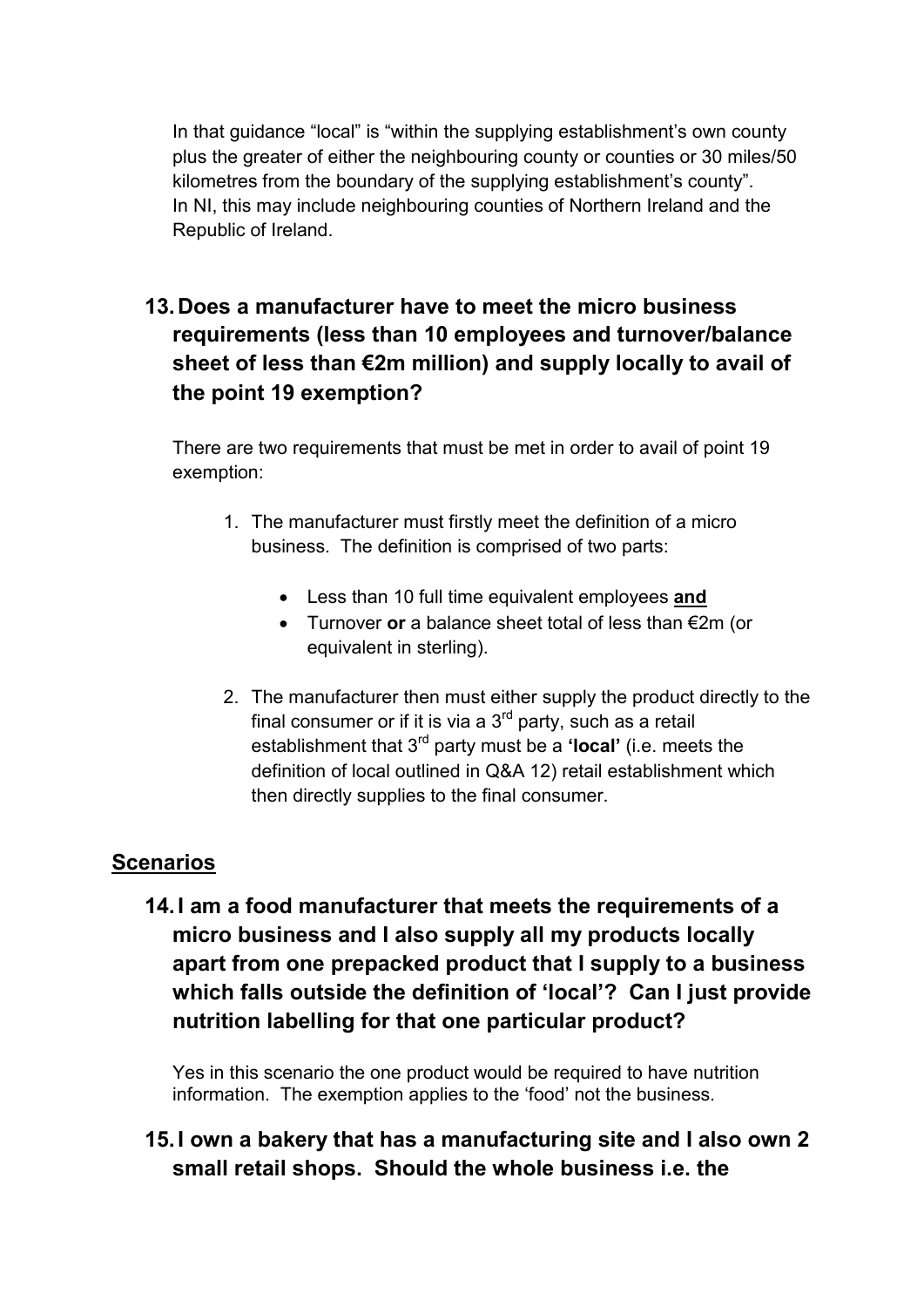**manufacturing site and the 2 shops be considered when looking at the balance sheet and numbers of staff? (There would be less than 10 staff in the manufacturing site but more than 10 in total if you also include the 2 retail shops).**

Yes the business as a whole i.e. production and retail operations would need to be factored in when considering if the bakery meets the definition of a micro business.

## **16.I prepack whole apples. Am I required to provide nutrition labelling?**

If the only ingredient in the pack is uncut apples then exemption 1 (unprocessed products that comprise a single ingredient or category of ingredients) applies.

## **17.I am a micro business that advertises prepacked food on the internet. How am I affected by the nutrition labelling requirements?**

The answer to this question will depend on:

(a) If the consumer buys the product direct from you or directly from you via a market place style website, nutrition labelling is not required.

(b) However, if another on line retailer is involved in the supply the retailer would need to be local to the manufacturer for the prepacked food to benefit from the exemption from nutrition labelling.

# **18. I operate a business taking orders via the telephone and internet for fresh meat (e.g. poultry) and prepared foods (e.g. lasagne) which are not pre-packed and collected by my customers or delivered to them. Do I need to provide nutrition information for my products?**

a) For fresh meat, sold loose over a counter or cut and packed at the request of a customer to be sold on the premises or over the internet, nutrition information is **not** needed as long as that customer is the final consumer or a mass caterer. This is because nutrition information is not required for nonprepacked food.